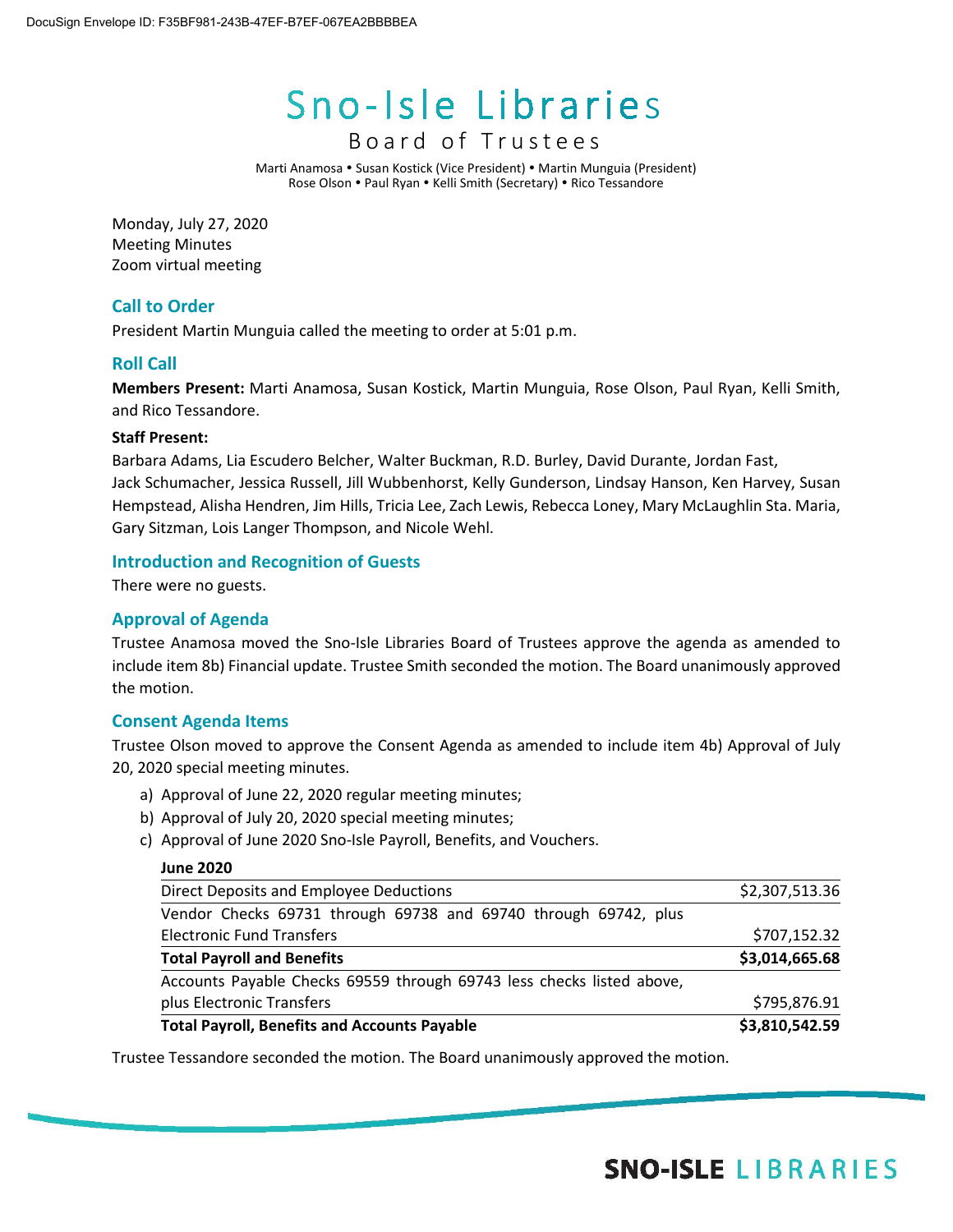# **Public Comment**

There was no public comment.

#### **Communications to the Board**

There were no communications to the Board.

#### **President, Trustee Committees, and Foundation Representative Reports**

#### **President's report**

President Munguia acknowledged the retirement of Human Resources Director Jack Schumacher, and expressed gratitude for Jack's steadfast leadership.

Trustees Anamosa, Kostick, Olson, Ryan, and Tessandore seconded President Munguia's sentiment, and expressed appreciation for Jack's work on the 2018 Executive Director recruitment process.

Jack Schumacher thanked the Board for their comments and expressed gratitude for the opportunity to work with the Board as part of the Sno-Isle Libraries team.

#### **Foundation Board Representative**

Trustee Olson reported on the Foundation Board's work regarding board recruitment. The work includes increasing the number of board members and a focus on equity, diversity, and inclusion.

### **Executive Director's Report**

#### **Community events and board meetings**

Executive Director Thompson congratulated Volunteer & Community Engagement Coordinator Christine Stansfield, who was nominated for the 2020 Emerging Leaders Award.

#### **Library updates and collaborations**

#### Washington State Library CARES Act Funding

Executive Director Thompson reported on the following information regarding grant funding through the Washington State Library CARES Act:

- A \$3,000 grant has been awarded to Sno-Isle Libraries to support personal protective equipment (PPE) and personal safety.
- A \$20,000 grant for Internet connectivity and 250 mobile Wi-Fi hotspots has been awarded to Sno-Isle Libraries.
- Sno-Isle Libraries has applied for a \$3,000 grant focused on innovation.

#### Employee Recognition Event

Executive Director Thompson updated the Board on the Annual Employee Recognition event. The event was held on July 21 via Zoom webinar.

President Munguia congratulated Trustee award winner, Angela Davis. Angela is a Library Associate at the Camano Island Library. The annual Trustee Award recognizes an individual who, through excellence and creativity, has been responsible for a significant accomplishment that affects the Library as a whole.

# Board of Trustees vacancy

Executive Director Thompson provided an update regarding the Sno-Isle Libraries Board of Trustees Vacancy timeline.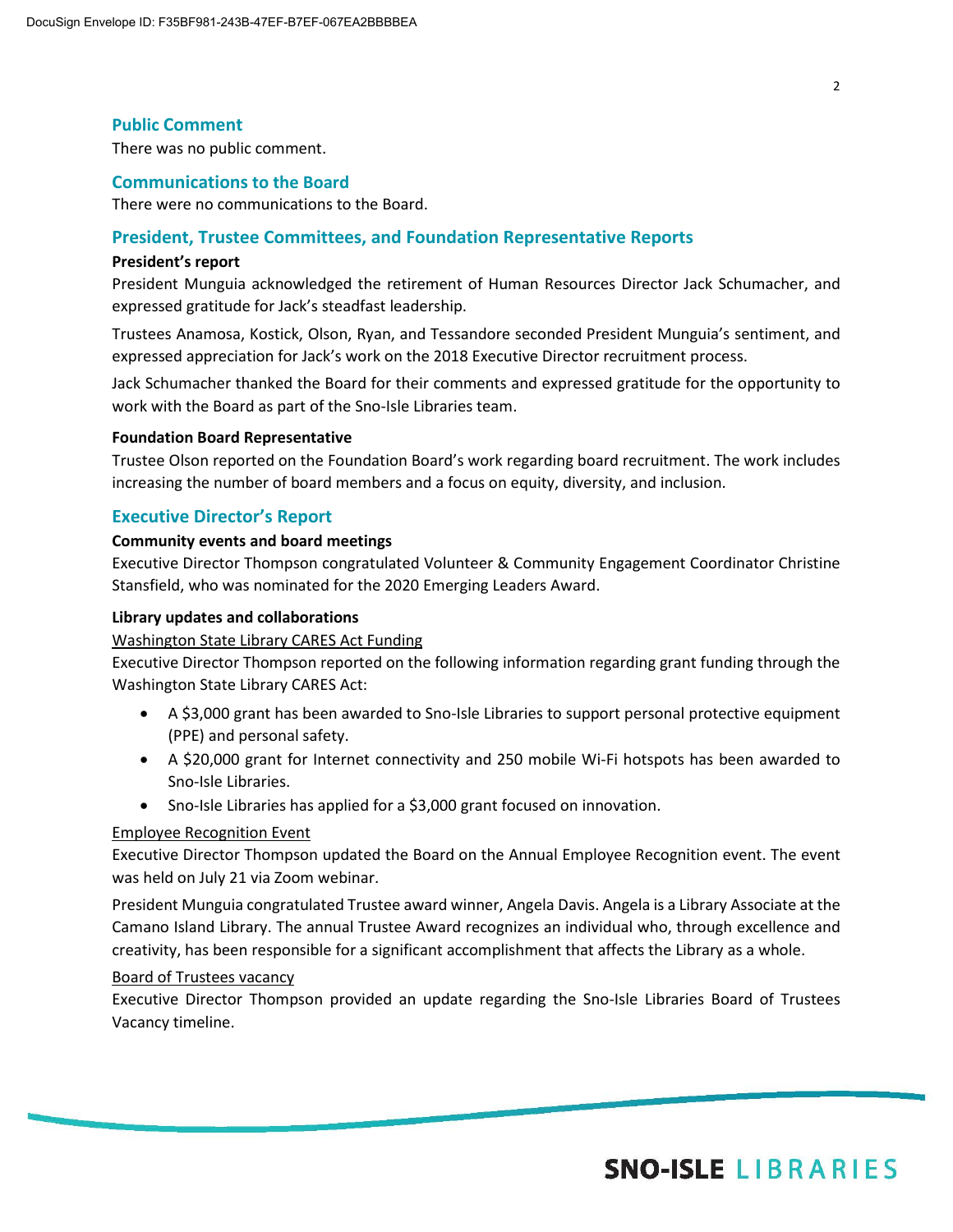# COVID-19 update

Executive Director Thompson informed the Board of the following COVID-19 updates:

- Due to recent lab test results from Battelle Labs, library materials are now quarantined for an additional day, bringing the total number of quarantined days to four.
- The library system continues to focus on providing quality contact-free and online services to customers.
- Continued library engagement with local communities ensures that library provided services meet community needs.
- Next-step planning for library services includes: loaning electronic devices, creating a browsing experience comparable to in-person browsing, and engagement with community.

# **Human Resources update**

Executive Director Thompson informed the board of the following HR updates:

- Sno-Isle Libraries' Race, Inclusion, Social Justice, and Equity (RISE) Campaign launched in July. The campaign's mission is to engage all staff and support the vision and values of Sno-Isle Libraries.
- A LGBTQIA affinity group launched in June. This is the third Sno-Isle Libraries affinity group along with Staff of Color and EDI Allies.

# **Other updates**

Executive Director Thompson informed the Board of the upcoming budget schedule. The first public hearing of the proposed 2021 budget will held during the October 26 board meeting.

# **Library Services update**

Director of Technical Services Rebecca Loney provided an update to the Board regarding library services. Ms. Loney identified categories of digital resources: eBooks, audiobooks, digital movies, magazines, and databases.

Collection-related services update:

- Expansion of the number of simultaneous use titles for customers to provide more access.
- Redistributing library funds from printed materials to support access to more digital materials.

# Equipment-related services

- Developing procedures for checking out laptops for use in library parking lots or at home.
- Providing additional Wi-Fi hotspots for customers.
- Developing procedures to allow contact-free printing for customers.

### **Financial update**

Administrative Services Director Gary Sitzman provided the following financial update to the Board:

### Revenues

Property tax revenue increased in the month of June, and is now on track with budget expectations. The increase in property tax revenue is the result of the extended June 1, 2020 deadline for individual property taxpayers. The deadline was extended in March due to the COVID-19 pandemic.

# **SNO-ISLE LIBRARIES**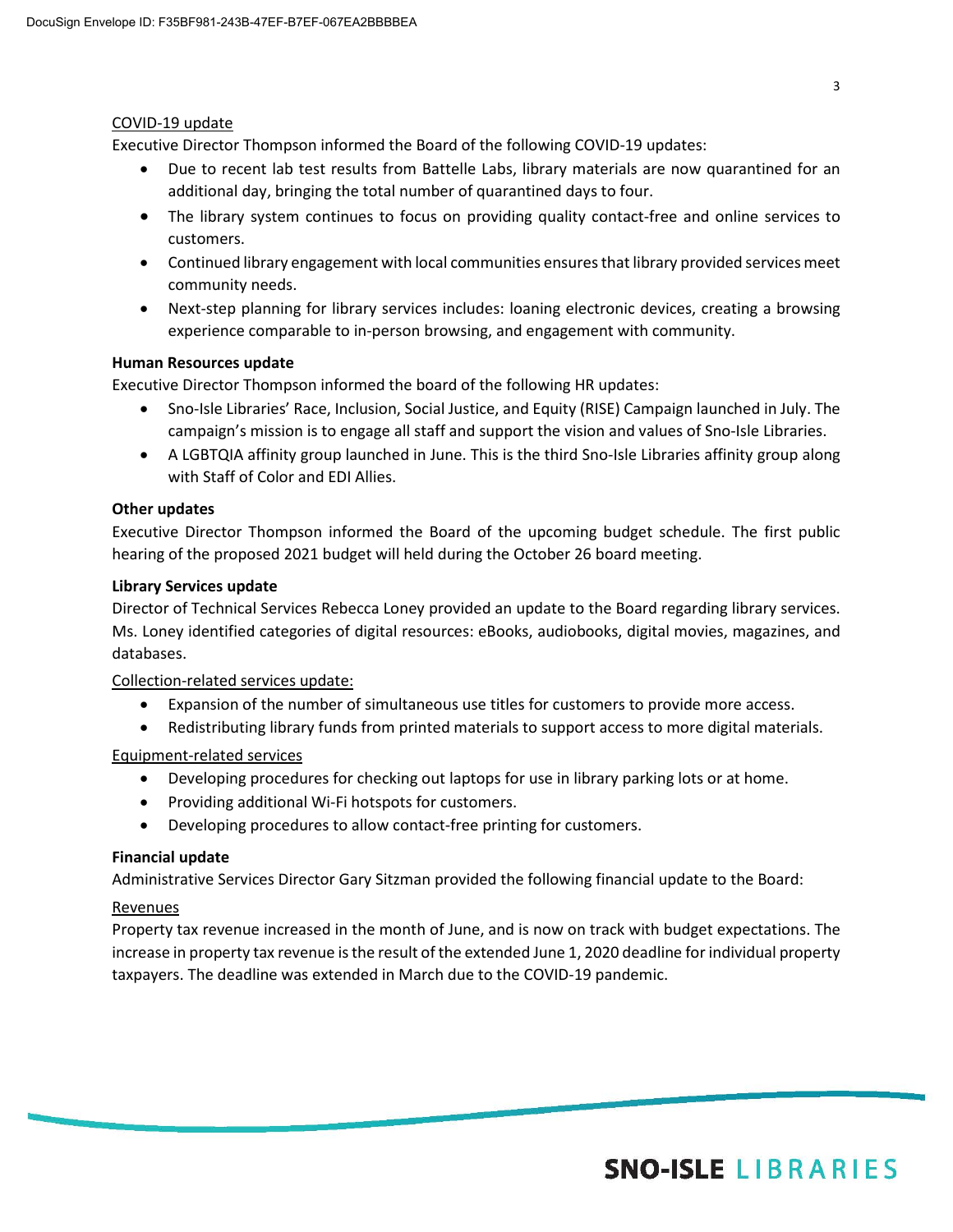# Expenditures

Expenditures are currently under budget as a result of reduced operational costs during the pandemic.

# Audit

The audit began on July 13 and included both a Sno-Isle audit as well as a Monroe Library Capital Facilities Area (LFCA) audit. The audit is progressing as expected and is scheduled for completion on August 3, 2020.

# **Unfinished Business**

# **Board of Trustees policies**

# Donation Policy

Trustee Anamosa presented an updated draft of the Donation Policy. The updated draft provided clarification regarding real estate donations as requested by the Board at the June 22, 2020 board meeting.

Trustee Kostick requested an additional change regarding the Board's acknowledgement of significant donations received by Sno-Isle Libraries.

Executive Director Thompson offered the following clarifying phrasing: "Significant donations will be reported to the Board of Trustees who will thank the donor."

Trustee Anamosa moved the Sno-Isle Libraries Board of Trustees approve the amended Donation Policy as presented. Trustee Kostick seconded the motion. The Board unanimously approved the motion.

# **New Business**

### **Board of Trustees policies**

### Equity Policy

Under the implementation heading of the Equity Policy, Trustee Tessandore recommended removal of the sixth bullet point, which states that the Library, "Authentically welcomes, includes, and values individuals and communities."

Tessandore noted the intent of the bullet point being recommended for removal was addressed throughout the policy. There were no objections to the recommendation.

Trustee Tessandore moved the Sno-Isle Libraries Board of Trustees approve the policy as amended. Trustee Smith seconded the motion. The Board unanimously approved the motion.

### Library Card & Lending Policy

President Munguia and Trustee Kostick requested the removal of bullet point three and four, which state that:

- We strive to make limited resources available to all.
- We support the use of library materials.

President Munguia and Trustee Kostick noted the bulleted points were fundamental principles of the Library and were unnecessary to include in the policy. There were no objections to the recommendation.

# **SNO-ISLE LIBRARIES**